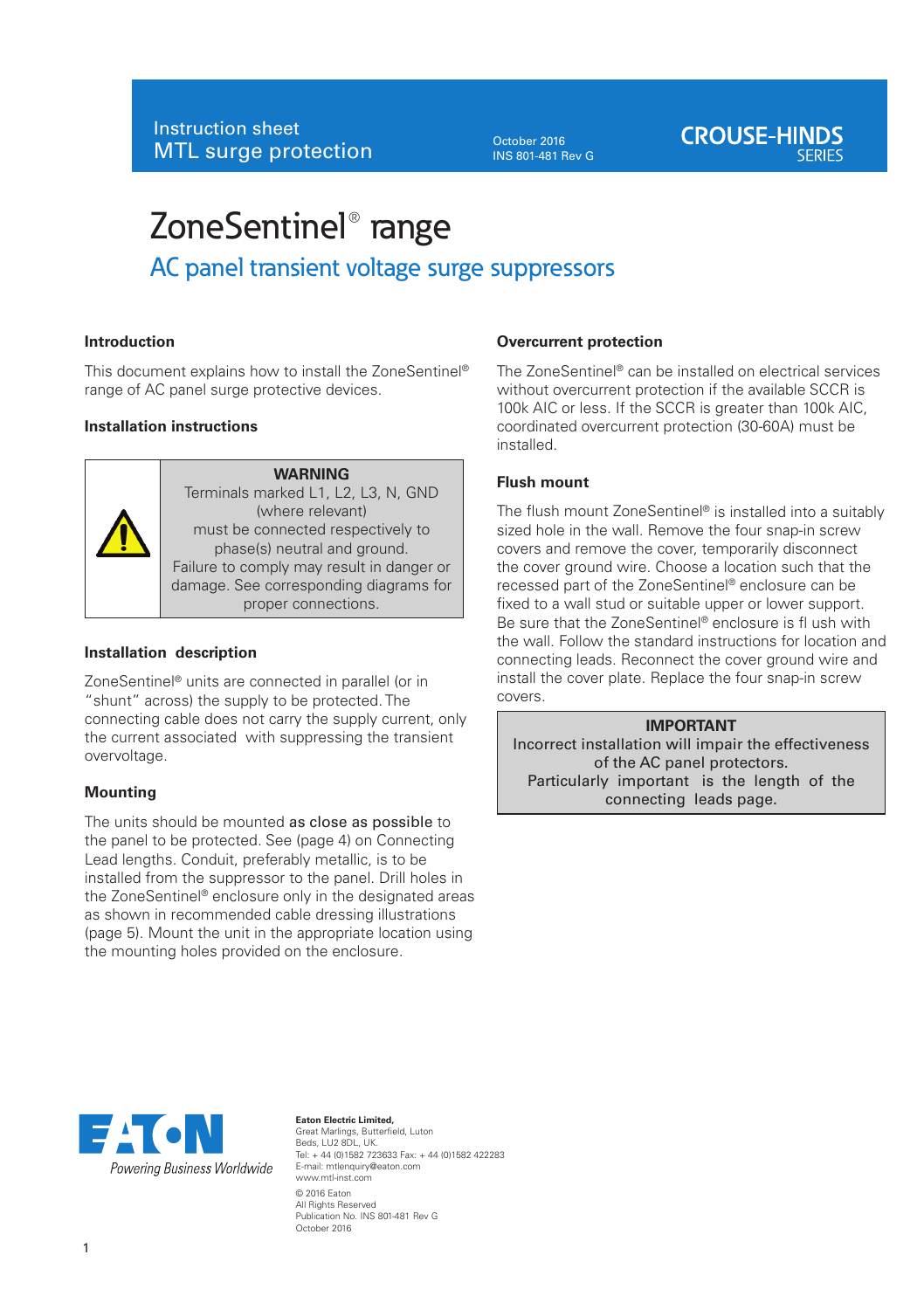## **Connecting leads**

Connect the suppressor as shown in the installation diagram. Refer to 'recommended cable dressing' for cable dressing. Connect the terminals within the suppressor to the load side of 30A breakers within the panel.

## **Recommended wire gauge**

Minimum of 8 AWG Maximum of 4 AWG ( for ease of dressing)

## **Length of connecting leads**

The longer the connecting leads between the the ZoneSentinel® and power panel, the higher the residual transient voltage.

| Recommended maximum: | 19" (500MM) |
|----------------------|-------------|
| Ideally:             | 10" (250MM) |

Each 10" (250mm) increase in cable length; increases clamping voltage by 25V per 1000A surge current discharged.

# **IMPORTANT**

 • Bind the phase neutral and ground conductors tightly, over the entire run from the suppressor to the service panel.

• Always use the shortest length of connecting cable possible.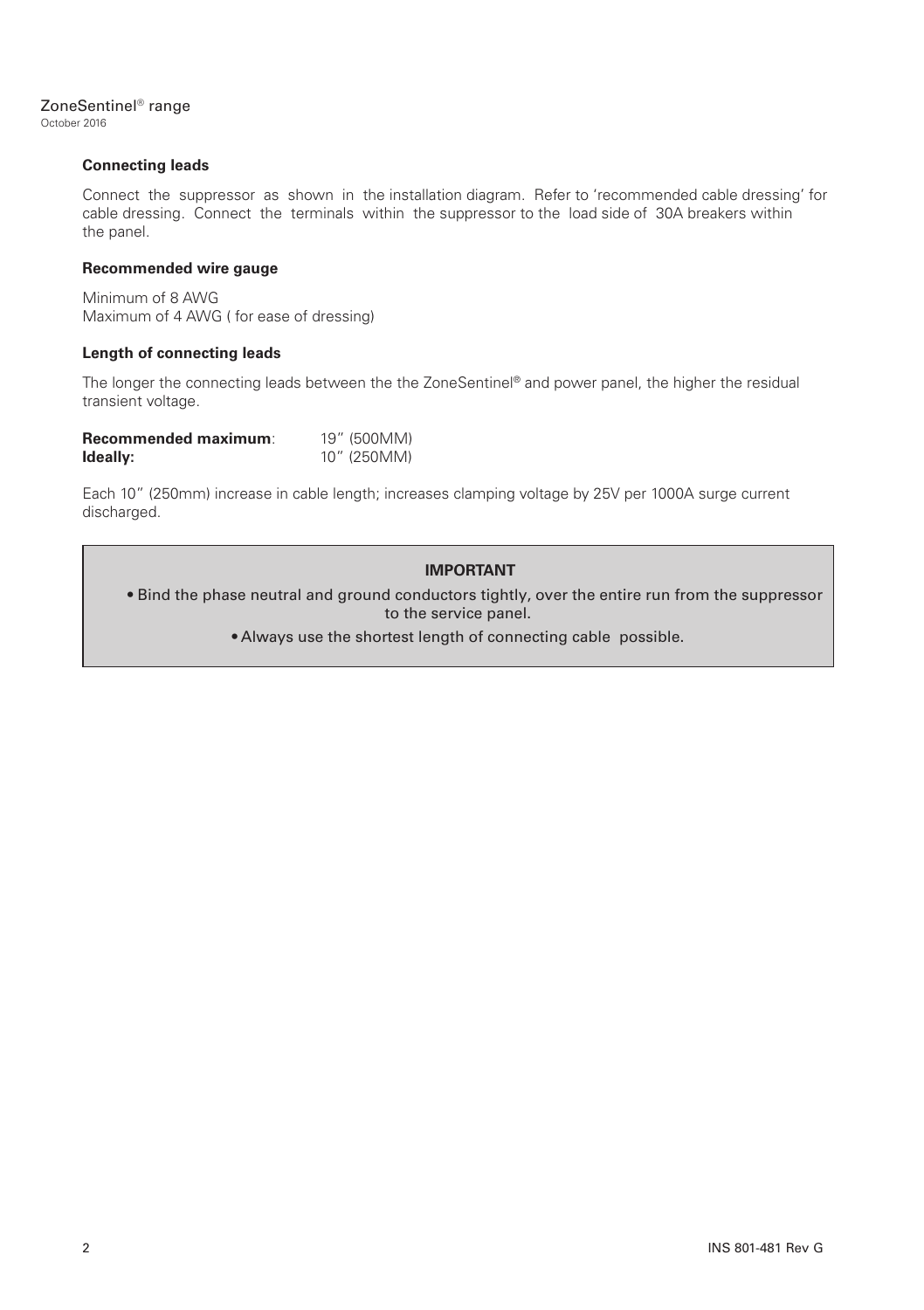# **Recommended cable dressing**



**Dimensions**

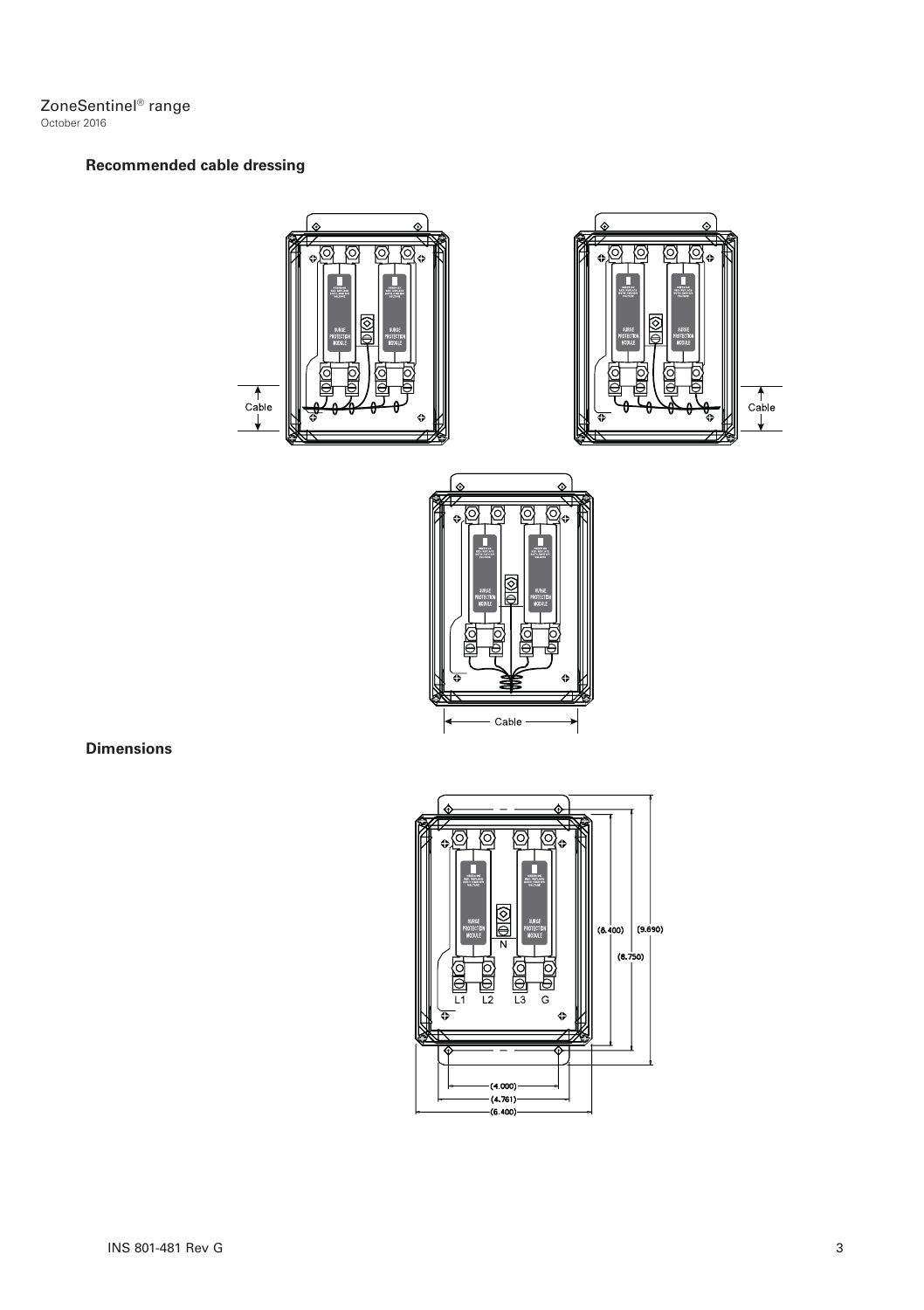**Status indicators**

The ZoneSentinel® units have comprehensive, continuous visual status monitoring present on each module.

| GREEN:OK<br>RED: REPLACE<br>BOTH: HIGH NIG<br>VOLTAGE |
|-------------------------------------------------------|
| <b>SURGE</b><br><b>PROTECTION</b><br><b>MODULE</b>    |
|                                                       |

Power/Protection Indicator

| <b>Status</b><br>indicated | Full<br>protection<br>present | Reduced<br>(Standby)<br>protection | <b>No</b><br>protection | No power to<br>protection | High N-G<br>Voltage*             |
|----------------------------|-------------------------------|------------------------------------|-------------------------|---------------------------|----------------------------------|
| <b>LED</b><br>Indicator    | Green<br><b>LED Lit</b>       | Red<br><b>LED Lit</b>              | Red<br><b>LED Lit</b>   | Green<br><b>LED Out</b>   | Red &<br>Green<br><b>LED Lit</b> |

# **Remote indicators**

A remote indication of the reduced protection state is available as a normally open or normally closed dry contact "Form C". Rated maximum 1A at 30Vdc resistive and maximum 0.3A at 125Vac (30VA dc or 37.5VA ac) general use. Suitable for connection of AVLV2 18AWG to 20AWG copper wire. Recommended tightening torque: 7 in - lbs.

Routing of these wires should be separate from the power with a minimum of spacing of two inches.





**\*WARNING** OF HIGH NEUTRAL TO GROUND VOLTAGE On certain models, if both Red and Green lights are on, consult a qualified electrical contractor to check the integrity of the building wiring.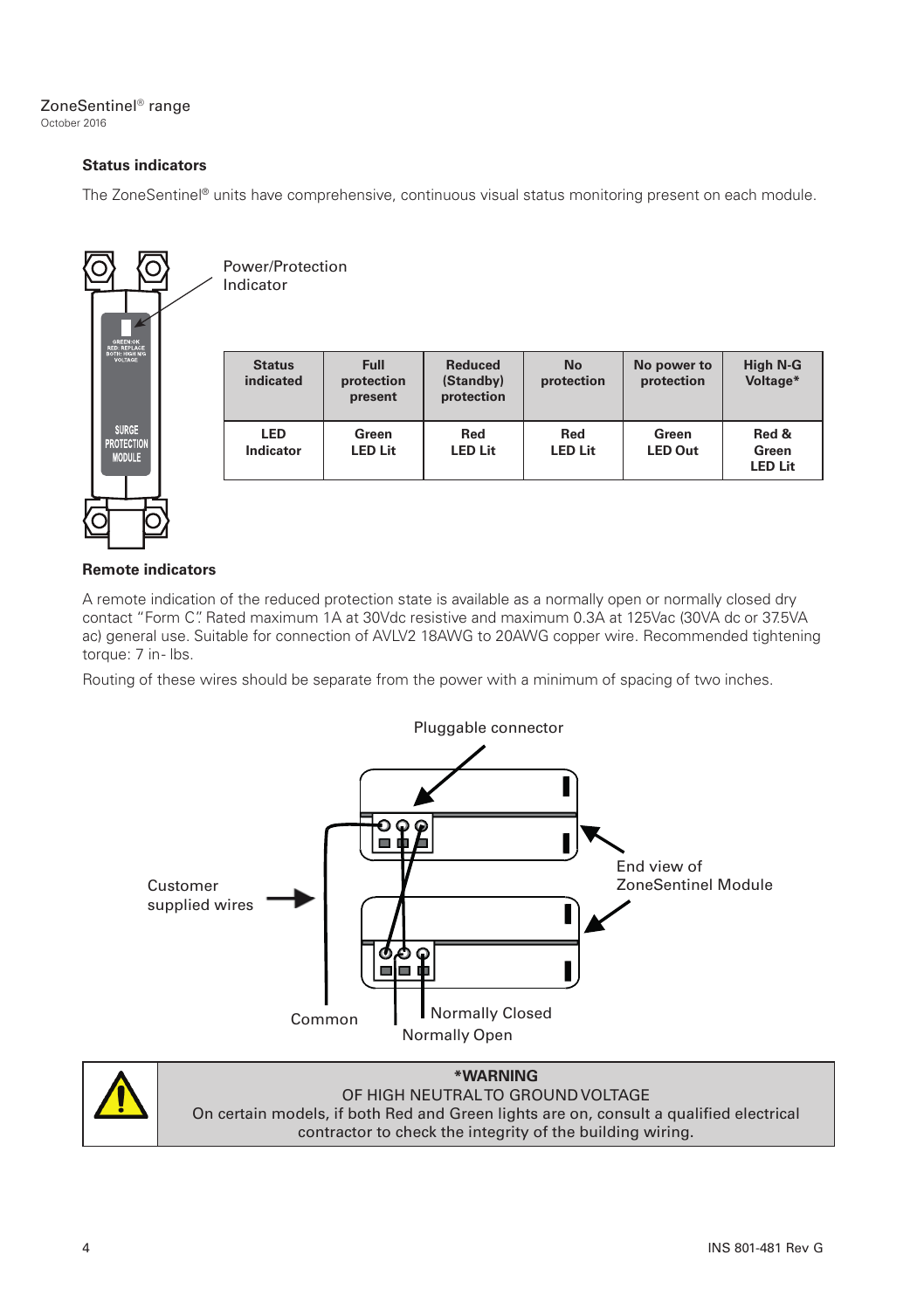# **ZoneSentinel® Configuration and schematic connection diagrams**



# **120/240V SPLIT PHASE 3W**

**THREE PHASE 4W WYE THREE PHASE 4W HI-LEG DELTA NOTE: L3 IS HIGH LEG 208V**

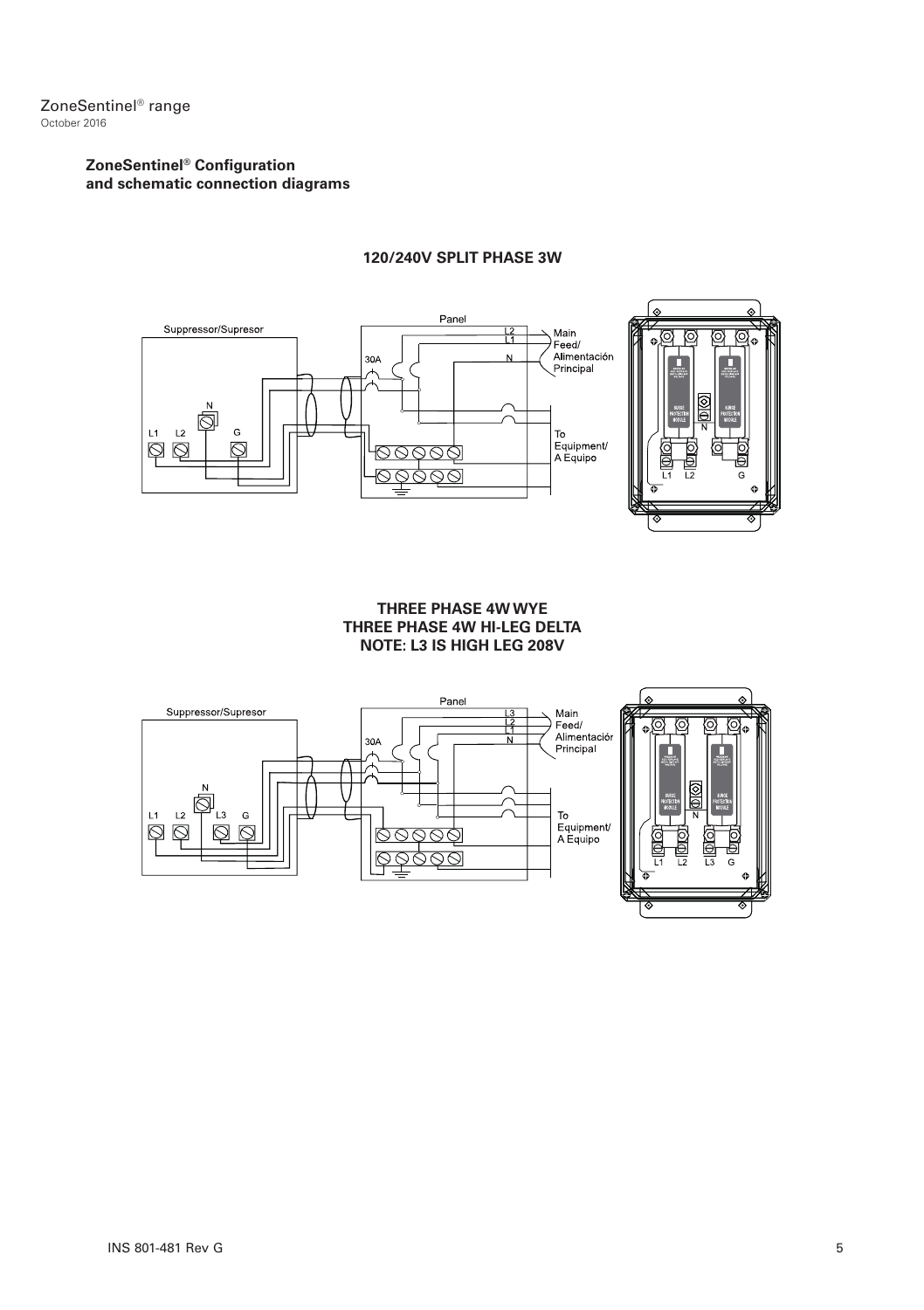# ZoneSentinel® range

October 2016

## **Maintenance**

At intervals not exceeding two months, check:

- 1. Status indication lights
- 2. Conditions of connecting cables and terminals

#### **Module replacement**



## **WARNING:**

Before opening the access panel, ensure that the AC supply has been disconnected.

Unplug the remote contact connector at the top of the module. Remove the mounting nuts at the top and bottom of the module. The protection module can now be removed.



**WARNING:** 

Replace the defective module with a module having the same model numbers.

Installation of the replacement module is the reverse of the above procedure. Final step, check that all cable connections are secure and nuts are tightened. Do not overtighten.

> **NOTE:** No customer serviceable parts inside. Opening module will void Warranty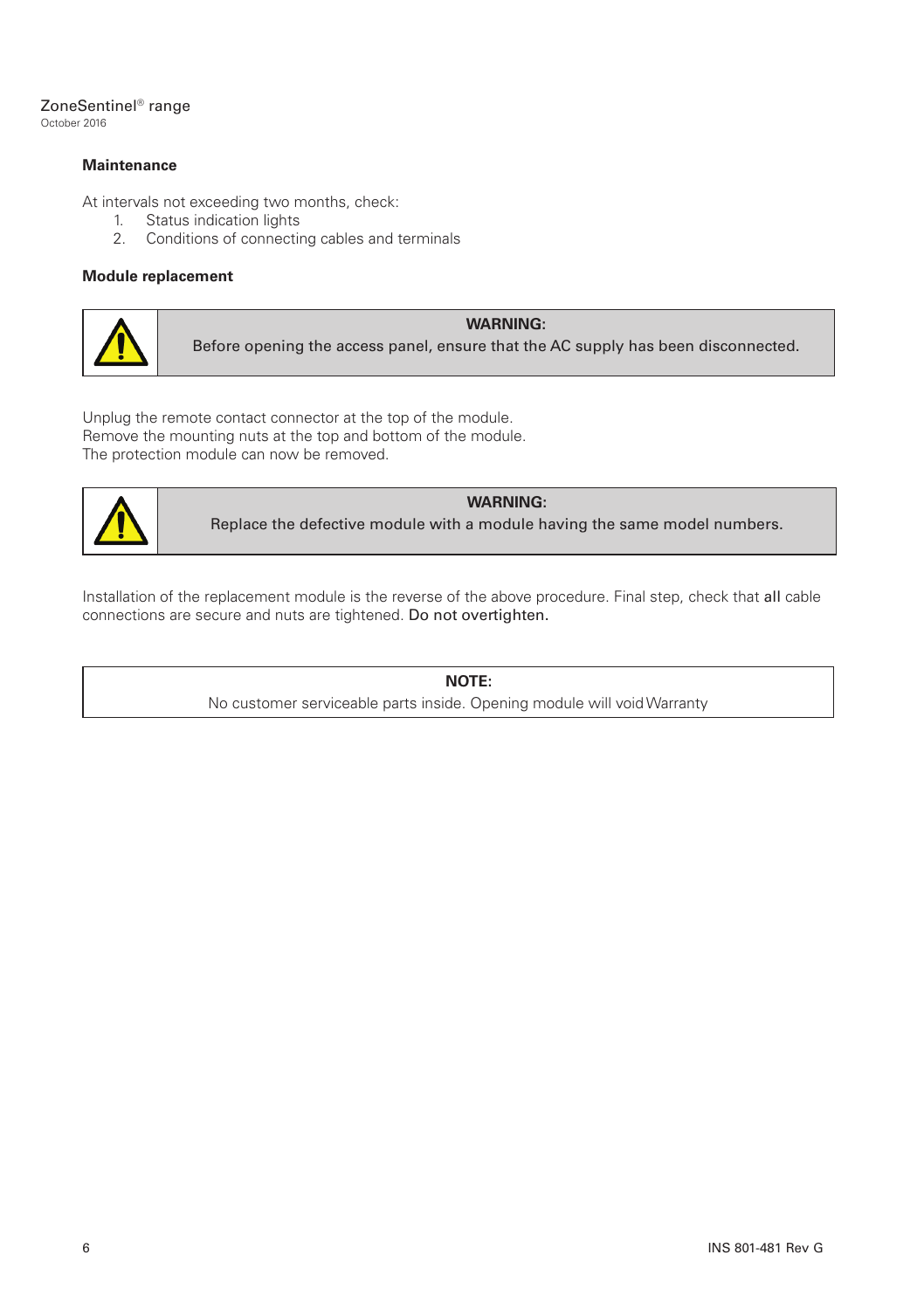**THIS PAGE IS LEFT INTENTIONALLY BLANK**